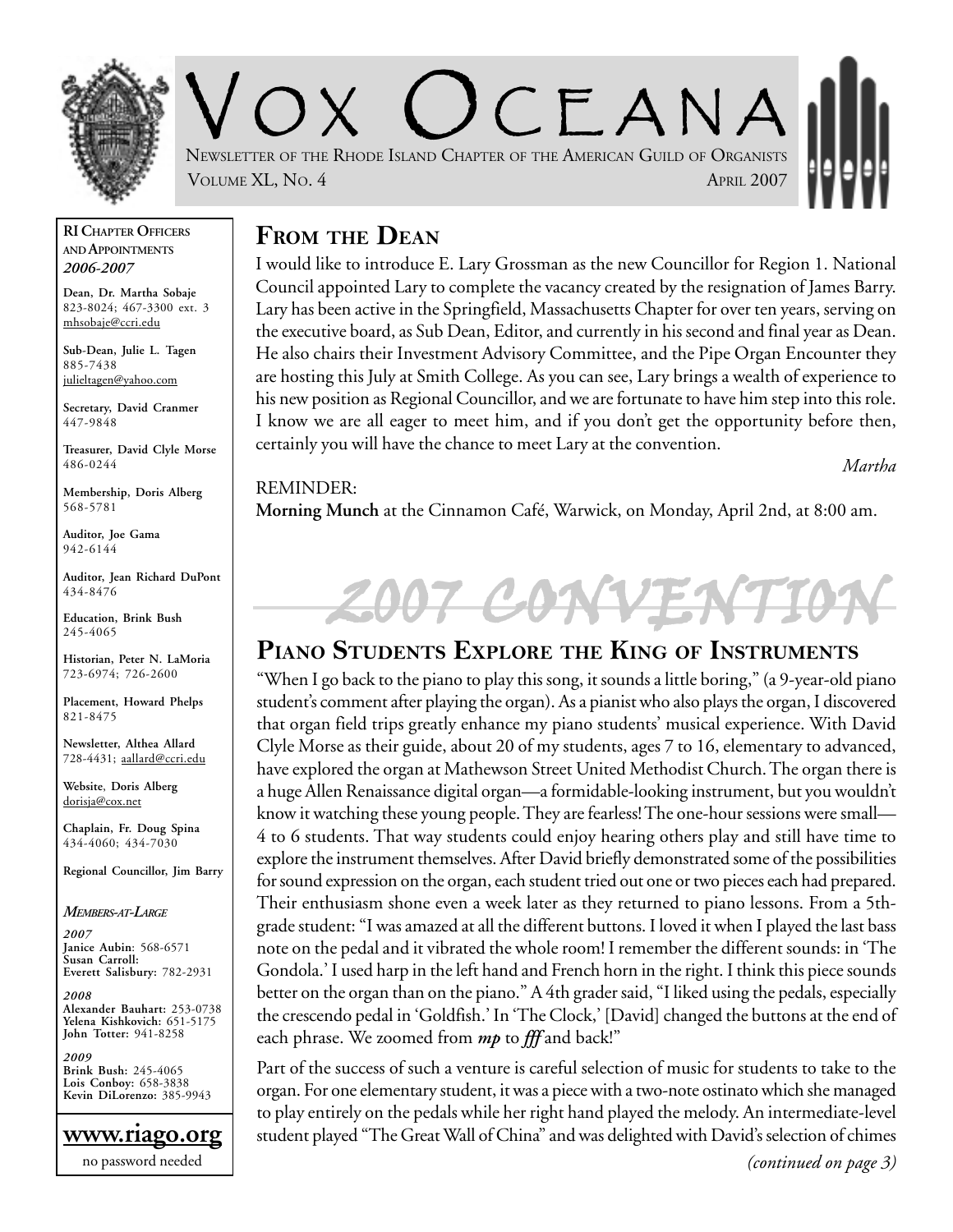## **ANNUAL DINNER**

The final event before the convention will be a catered dinner at First Evangelical Lutheran Church, East Greenwich on Monday, May 14. Appetizers will begin at 6:00 pm with dinner at 6:30. The annual meeting with election and installation of officers will be held after dinner, followed by a musical presentation by The Brown Madrigal Singers.

Please mail the coupon with your choice of dinner by May 1. The cost of the dinner is \$22 per person. The dinner menu includes: appetizers, green salad, a choice of chicken, baked stuffed sole, or vegetarian lasagna, as well as dessert and beverages.

DIRECTIONS to First Evangelical Lutheran Church, 118 Division St., East Greenwich:

**From Providence:** Take I-95 south to Rte. 4 (left hand exit). Take Exit 8 (the first exit off Rte. 4) and bear right onto Division St. at the light. The church is on the right about 1.5 miles from the highway. Please be aware that Division St. turns left about a mile from the highway.

**From points South:** Take Rte. 4 North to Exit 8. Bear right onto Division St. and travel 1.5 miles to the church.

## **EVENTS**

**Sunday, April 22, 3:00 pm**:

Bach Mass in B Minor: Tufts Chamber Singers, **Andrew Clark**, director; Newport Baroque Orchestra, Director **Paul Cienniwa.** Tufts University, Medford, MA. info@newportbaroque.org or 855-0687.

### **Sunday, April 29, 3:00 pm:**

*Spring Choral Concert* with Newman Congregational Church Choir, **Geoffrey Greene**, Director. Featuring Bach Cantata 147 *Herz und Mund und Tat und Leben* and works by Randall Thompson and Paul Nelson. 10 piece professional orchestra with **Alisa Cassola**, soprano, **Barbara Youmans**, alto, **Neil Letendre**, tenor, **Paul Nelson**, bass. \$10 suggested donation to benefit the music program. Delectable dessert reception following the concert. Newman Congregational Church, 100 Newman Avenue, Rumford, RI. 401-434-4742 or newmanchurch@juno.com. *See flyer.*

### **Sunday, April 29, 4:00 pm**:

*Children's and Youth Choir Evensong* including choirs and musicians from St. Paul's, Pawtucket, St. Luke's, East Greenwich, St. Martin's, Providence and St. Michael and Grace Church, Rumford honors the 300<sup>th</sup> anniversary of St. Paul's, Wickford. Tour the Old Narragansett Church (1707) immediately following service. Reception follows. Free; handicapped accessible. St. Paul's, 55 Main Street, Wickford. 294-4357.

# **CATERED DINNER FORM**

Name: \_\_\_\_\_\_\_\_\_\_\_\_\_\_\_\_\_\_\_\_\_\_\_\_\_\_\_\_\_\_\_\_\_\_\_\_\_\_\_\_\_\_\_ no. attending: \_\_\_\_\_

\_\_\_\_ chicken \_\_\_\_ baked stuffed sole \_\_\_\_ vegetarian lasagna

The cost of the dinner is \$22 per person. Make checks payable to *RIAGO*. Please mail form and payment by May  $1^{st}$  to: Julie Tagen, 30 Huguenot Drive, East Greenwich, RI 02818